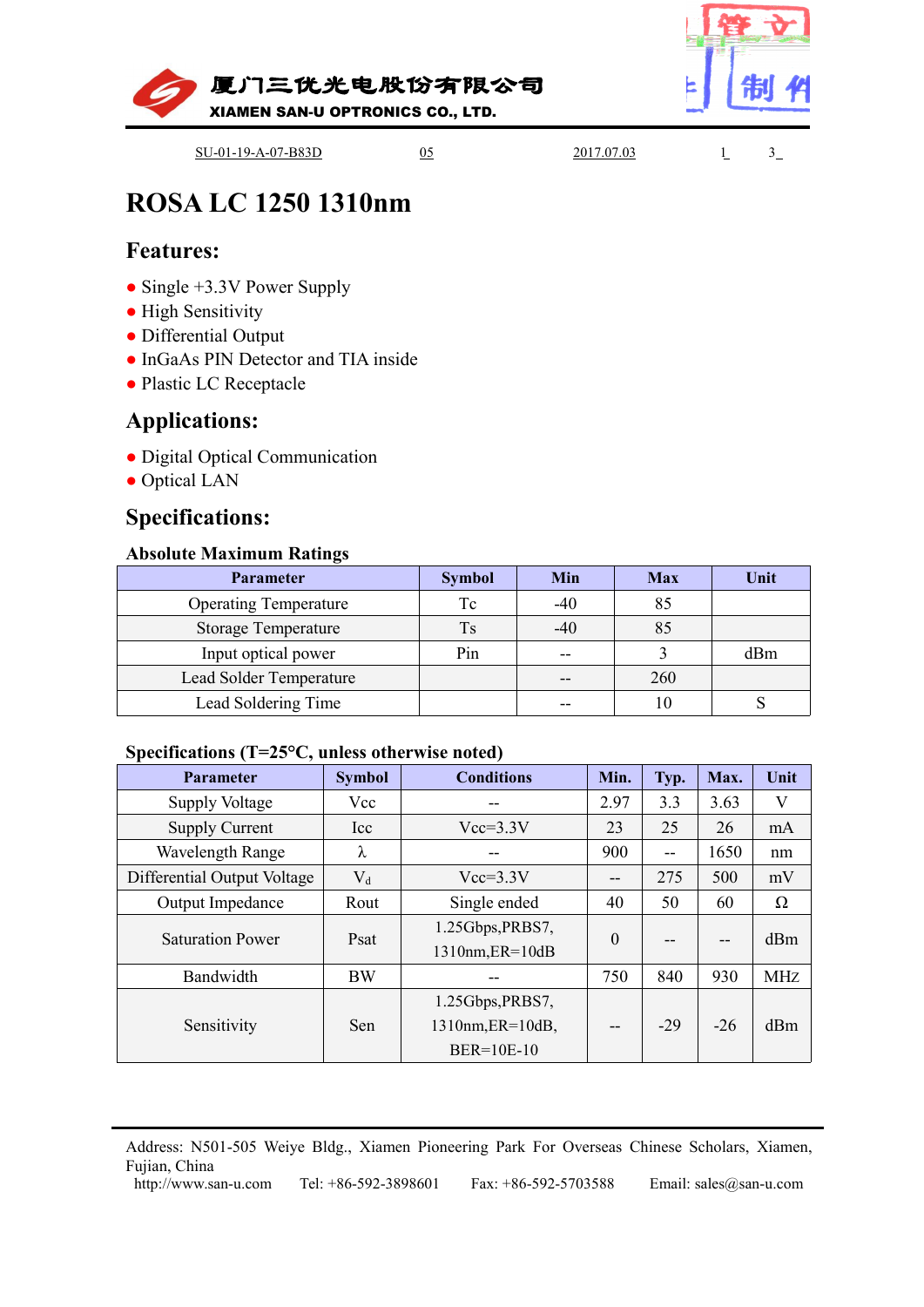

| SU-01-19-A-07-B83D | 2017.07.03 | - |  |
|--------------------|------------|---|--|
|                    |            |   |  |





BOTTOM VIEW

# **Outline:**

Address: N501-505 Weiye Bldg., Xiamen Pioneering Park For Overseas Chinese Scholars, Xiamen, Fujian, China<br>Fujian, China<br>http://www.san-u.com Tel: +86-592-3898601 Fax: +86-592-5703588 Email: sales@san-u.com Address: N501-505 Weiye Bldg., Xiamen P<br>Fujian, China<br>http://www.san-u.com Tel: +86-592-38986 ddress: N501-505 Weiye Bldg., Xiamen Pioneering Park For Overseas Chinese Scholars, Xiamen, ujian, China<br>ujian, China<br>http://www.san-u.com Tel: +86-592-3898601 Fax: +86-592-5703588 Email: sales@san-u.com